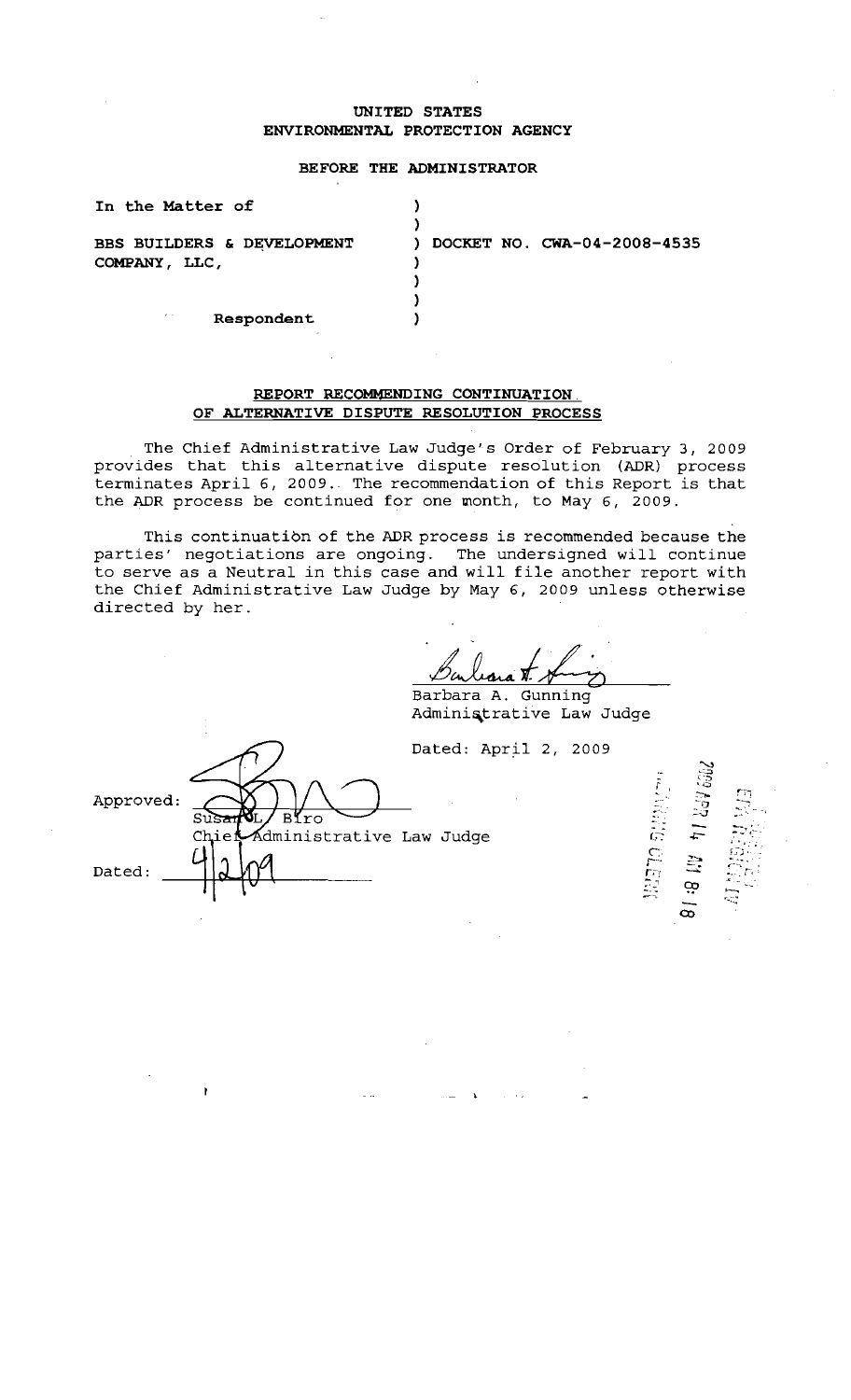**In the ADR Matter of** *BBS Builders* & *Development Company, LLC,* **Respondent. Docket No. CWA-04-2008-4535** 

## CERTIFICATE OF SERVICE

1 hereby certify that the foregoing **Report Recommending Continuation of Alternative Dispute Resolution Process,** dated April 2,2009, was sent this day in the following manner to the addressees listed below.

Mary Angeles Legal Staff Assistant

Original and One Copy by Pouch Mail to:

Patricia Bullock Regional Hearing Clerk U.S. EPA / Region IV 61 Forsyth Street, SW Atlanta, GA 30303-8960

One Copy by Pouch Mail to:

Susan. Hansen, Esq. Associate Regional Counsel U.S. EPA, Region IV 61 Forsyth Street, SW Atlanta. GA 30303-8960

One Copy by Regular Mail to:

Mr. Sherwood Lucas 1325 Pope Road Dunn, NC 28334-5869

Mr. Jams V. McLamb BBS Builders & Development Co., LLC 4367 U.S. 301 North Dunn. NC 28334

**Dated: April 2,2009 Washington, D.C.**